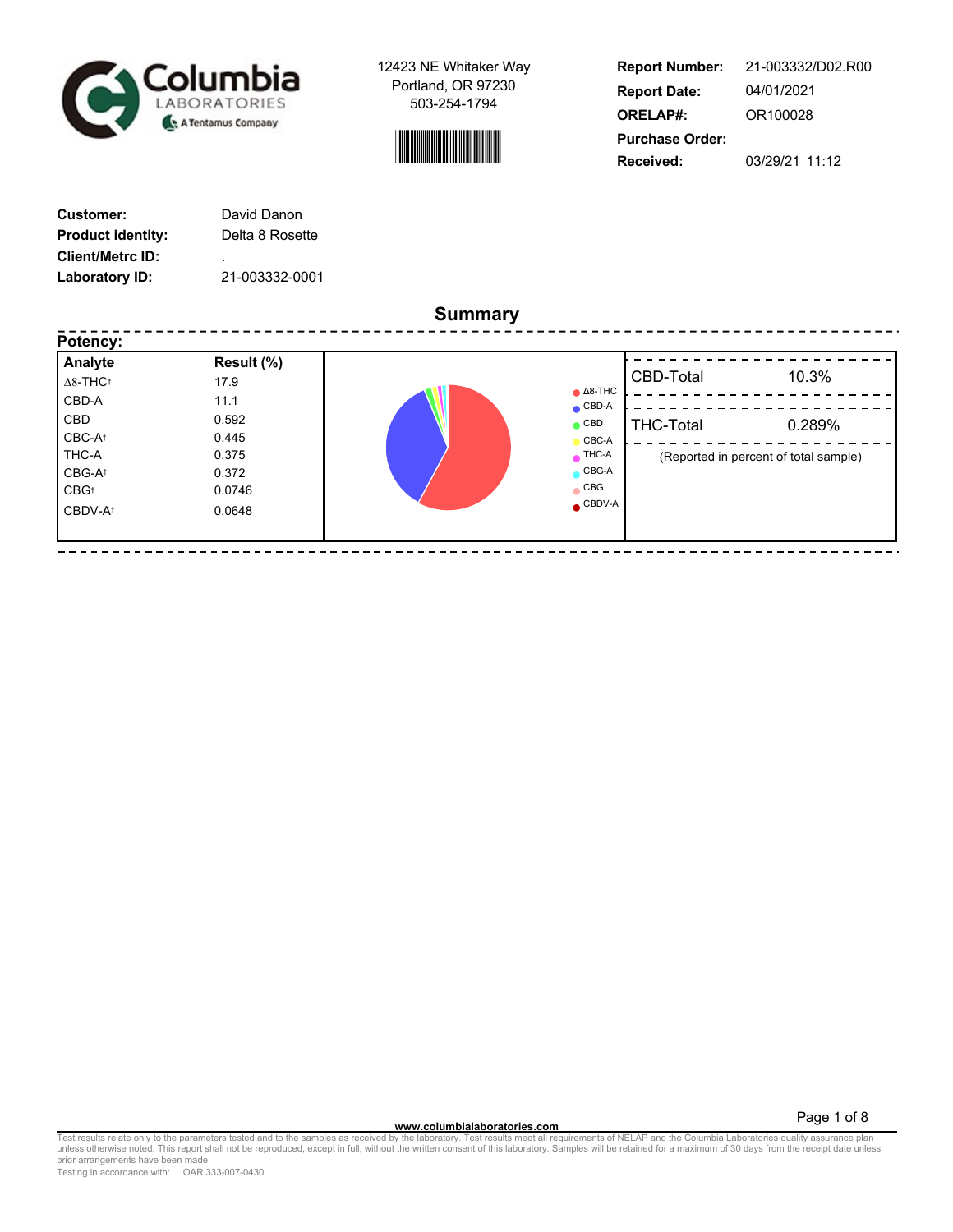

**Customer:** David Danon

**Product identity:** Delta 8 Rosette

21-003332-0001

No 17.4 °C

**Client/Metrc ID:** .

**Sample Date: Laboratory ID: Evidence of Cooling:**

**Temp:**

12423 NE Whitaker Way Portland, OR 97230 503-254-1794



| <b>Report Number:</b>  | 21-003332/D02.R00 |  |  |  |  |  |  |
|------------------------|-------------------|--|--|--|--|--|--|
| <b>Report Date:</b>    | 04/01/2021        |  |  |  |  |  |  |
| <b>ORELAP#:</b>        | OR100028          |  |  |  |  |  |  |
| <b>Purchase Order:</b> |                   |  |  |  |  |  |  |
| Received:              | 03/29/21 11:12    |  |  |  |  |  |  |

| <b>Sample Results</b> |  |
|-----------------------|--|
|-----------------------|--|

| Potency                     |                    | Method J AOAC 2015 V98-6 (mod) | Units % | <b>Batch: 2102889</b> | Analyze: 3/31/21 8:36:00 PM |                             |
|-----------------------------|--------------------|--------------------------------|---------|-----------------------|-----------------------------|-----------------------------|
| <b>Analyte</b>              | <b>Dry</b><br>As   | <b>LOQ</b><br><b>Notes</b>     |         |                       |                             |                             |
|                             | Received<br>weight |                                |         |                       |                             |                             |
| CBC                         | $<$ LOQ            | 0.0296                         |         |                       |                             | $\triangle$ 8-THC           |
| CBC-At                      | 0.445              | 0.0296                         |         |                       |                             | $CBD-A$                     |
| CBC-Total <sup>+</sup>      | 0.390              | 0.0555                         |         |                       |                             | $\bigcirc$ CBD              |
| CBD                         | 0.592              | 0.0296                         |         |                       |                             | $\bigcirc$ CBC-A            |
| CBD-A                       | 11.1               | 0.296                          |         |                       |                             | $THC-A$<br>$\bigcirc$ CBG-A |
| CBD-Total                   | 10.3               | 0.289                          |         |                       |                             | $\bigcirc$ CBG              |
| CBDV <sup>+</sup>           | $<$ LOQ            | 0.0296                         |         |                       |                             | $\bullet$ CBDV-A            |
| CBDV-A <sup>+</sup>         | 0.0648             | 0.0296                         |         |                       |                             |                             |
| CBDV-Total <sup>+</sup>     | 0.0562             | 0.0552                         |         |                       |                             |                             |
| $CBG^+$                     | 0.0746             | 0.0296                         |         |                       |                             |                             |
| $CBG-A^{\dagger}$           | 0.372              | 0.0296                         |         |                       |                             |                             |
| CBG-Total                   | 0.401              | 0.0552                         |         |                       |                             |                             |
| $CBL^+$                     | $<$ LOQ            | 0.0296                         |         |                       |                             |                             |
| CBN                         | $<$ LOQ            | 0.0296                         |         |                       |                             |                             |
| $\Delta$ 8-THC <sup>+</sup> | 17.9               | 0.296                          |         |                       |                             |                             |
| $\Delta$ 9-THC              | $<$ LOQ            | 0.0296                         |         |                       |                             |                             |
| THC-A                       | 0.375              | 0.0296                         |         |                       |                             |                             |
| <b>THC-Total</b>            | 0.329              | 0.0555                         |         |                       |                             |                             |
| <b>THCV<sup>t</sup></b>     | $<$ LOQ            | 0.0296                         |         |                       |                             |                             |
| THCV-A <sup>+</sup>         | $<$ LOQ            | 0.0296                         |         |                       |                             |                             |
| THCV-Total <sup>+</sup>     | $<$ LOQ            | 0.0552                         |         |                       |                             |                             |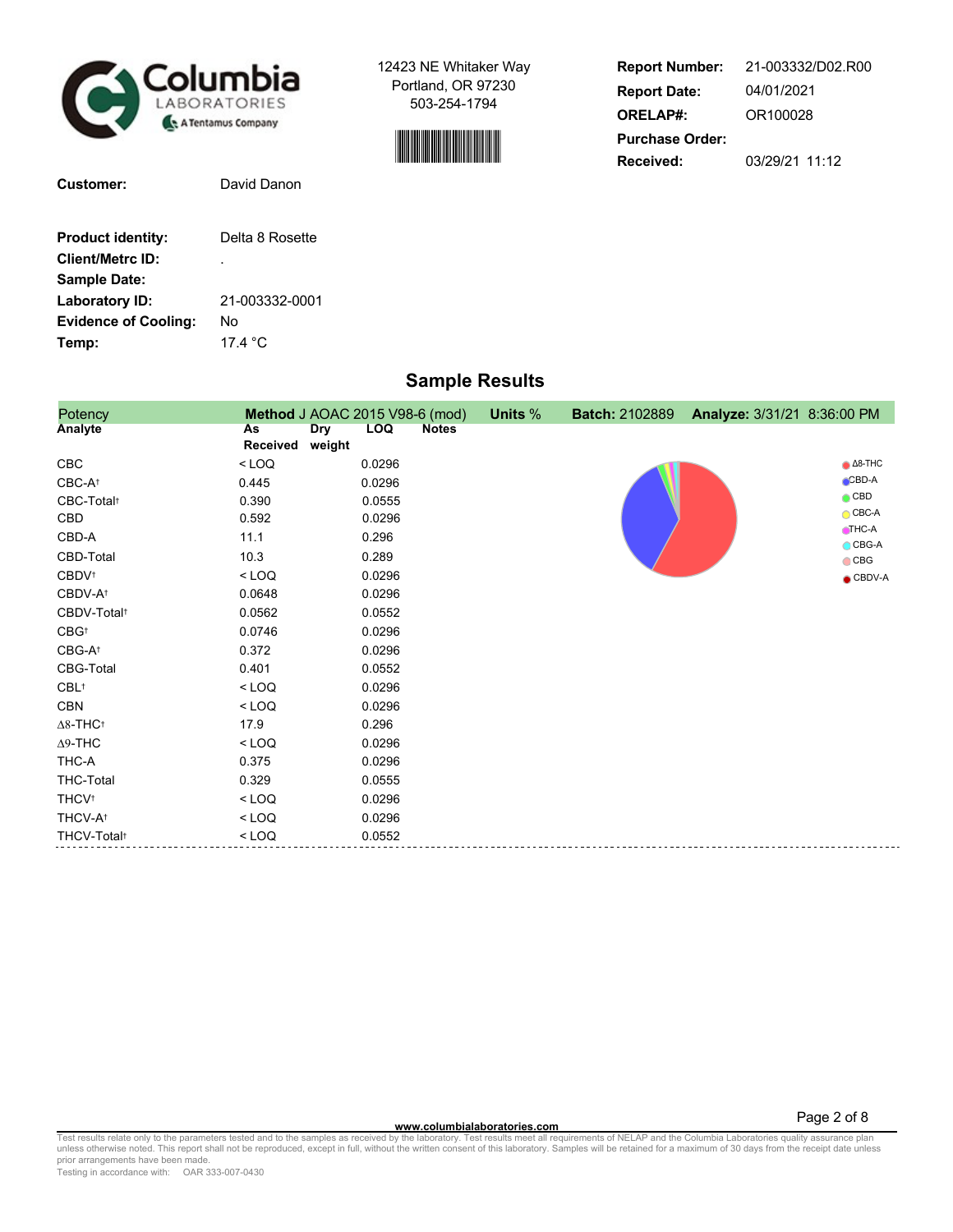



**Report Number: Report Date: ORELAP#: Purchase Order: Received:** 21-003332/D02.R00 04/01/2021 OR100028 03/29/21 11:12

These test results are representative of the individual sample selected and submitted by the client.

## *Abbreviations*

**Limits:** Action Levels per OAR-333-007-0400, OAR-333-007-0210, OAR-333-007-0220 **Limit(s) of Quantitation (LOQ):** The minimum levels, concentrations, or quantities of a target variable (e.g., target analyte) that can be reported with a specified degree of confidence.

† = Analyte not NELAP accredited.

# *Units of Measure*

% = Percentage of sample

% wt =  $\mu$ g/g divided by 10,000

Approved Signatory

Derrick Tanner General Manager

Page 3 of 8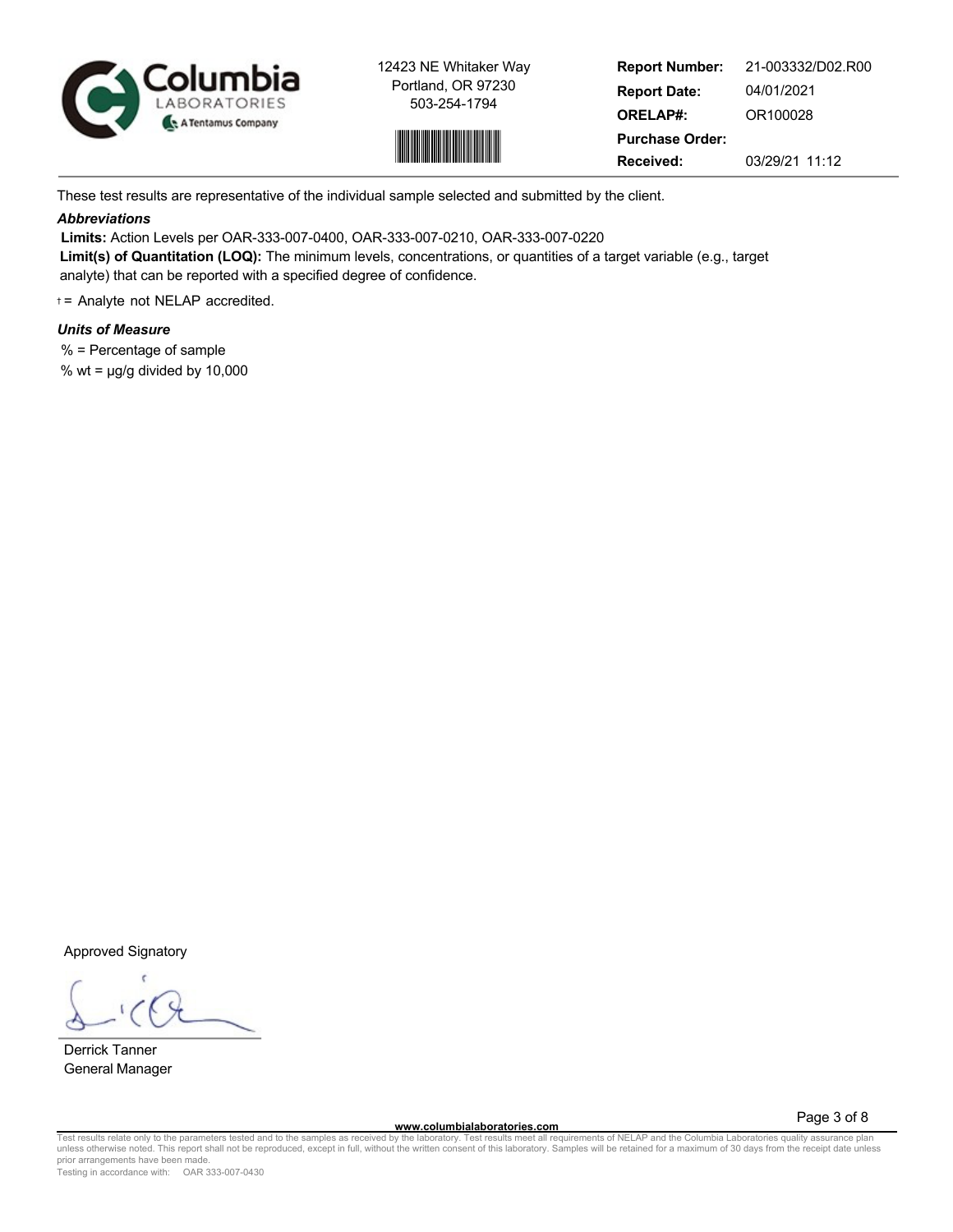



**Report Number: Report Date: ORELAP#: Purchase Order: Received:** 21-003332/D02.R00 04/01/2021 OR100028 03/29/21 11:12

| Ligres | Columbia<br>A Tentamus Company                                                                                                                           |      |      |                             |                                        | Revision: 4.00 Control#: CF023 Rev 02/24/2021 Eff: 03/04/2021 |                   | <b>Chain of Custody Record</b><br>ORELAP ID: OR100028 |                 |                       |                                  |              |            |        | Hemp / Cannabis Usable / Extract / Finished Products |                   |                                                                                                                                                                                                        |
|--------|----------------------------------------------------------------------------------------------------------------------------------------------------------|------|------|-----------------------------|----------------------------------------|---------------------------------------------------------------|-------------------|-------------------------------------------------------|-----------------|-----------------------|----------------------------------|--------------|------------|--------|------------------------------------------------------|-------------------|--------------------------------------------------------------------------------------------------------------------------------------------------------------------------------------------------------|
|        |                                                                                                                                                          |      |      |                             |                                        |                                                               |                   | Analysis Requested                                    |                 |                       |                                  |              |            |        |                                                      |                   | PO Number: New York (2010) 2010 12:00:00 12:00:00 12:00:00 12:00:00 12:00:00 12:00:00 12:00:00 12:00:00 12:00                                                                                          |
|        | Company:<br>Contact: DAVID DANON<br>Street: 10500 Old Castle Re<br>$\Box$ Email Results:<br>8.46541<br>$\Box$ Fx Results: ( )<br>Billing (if different): |      |      | esticides - OR 59 compounds | esticide Multi-Residue - 379 compounds |                                                               | lesidual Solvents | <b>Aoisture &amp; Water Activity</b>                  |                 | Vicro: Yeast and Mold | Vicro: E.Coli and Total Coliform |              |            |        | Sampled by:                                          | Custom Reporting: | Report to State - □ METRC or □ Other:<br>Turnaround time: □ 5 Business Day Standard Turnaround<br>3 Business Day Rush Turnaround*<br>2 Business Day Rush Turnaround*<br><i>*Check for availability</i> |
| Lab    |                                                                                                                                                          |      |      |                             |                                        | atency                                                        |                   |                                                       | <b>Terpenes</b> |                       |                                  | leavy Metals | Aycotoxins | Other: | Sample                                               | Weight            |                                                                                                                                                                                                        |
| ID     | Client Sample Identification<br>ta 8 Rosette                                                                                                             | Date | Time |                             |                                        |                                                               |                   |                                                       |                 |                       |                                  |              |            |        | Type                                                 | (Units)           | Comments/Metrc ID                                                                                                                                                                                      |
|        |                                                                                                                                                          |      |      |                             |                                        |                                                               |                   |                                                       |                 |                       |                                  |              |            |        |                                                      |                   |                                                                                                                                                                                                        |
|        | Delta8 Blunt                                                                                                                                             |      |      |                             |                                        |                                                               |                   |                                                       |                 |                       |                                  |              |            |        |                                                      |                   |                                                                                                                                                                                                        |
| 3-     |                                                                                                                                                          |      |      |                             |                                        |                                                               |                   |                                                       |                 |                       |                                  |              |            |        |                                                      |                   |                                                                                                                                                                                                        |
|        | Delta 8 Benny                                                                                                                                            |      |      |                             |                                        |                                                               |                   |                                                       |                 |                       |                                  |              |            |        |                                                      |                   |                                                                                                                                                                                                        |
| 4      | elta 8 Bennagar                                                                                                                                          |      |      |                             |                                        |                                                               |                   |                                                       |                 |                       |                                  |              |            |        |                                                      |                   |                                                                                                                                                                                                        |
|        |                                                                                                                                                          |      |      |                             |                                        |                                                               |                   |                                                       |                 |                       |                                  |              |            |        |                                                      |                   |                                                                                                                                                                                                        |
|        |                                                                                                                                                          |      |      |                             |                                        |                                                               |                   |                                                       |                 |                       |                                  |              |            |        |                                                      |                   |                                                                                                                                                                                                        |
|        | Relinquished By:                                                                                                                                         | Date | Time |                             |                                        |                                                               | Received By:      |                                                       |                 |                       |                                  | Date         |            | Time   |                                                      |                   | Lab Use Only:                                                                                                                                                                                          |
|        | Karyn<br>rebber                                                                                                                                          |      | 12   |                             |                                        |                                                               |                   | כסו                                                   |                 |                       |                                  |              |            |        |                                                      |                   | Shipped Via: <b>USPS</b> or <b>D</b> Client drop<br>Evidence of cooling: $\Box$ Yes   $\Box$ No - Temp (°C): $\Box$                                                                                    |

12423 NE Whitaker W<br>Portland, OR 97230

info@columbialaboratories.com

www.columbialaboratories.com

Page 4 of 8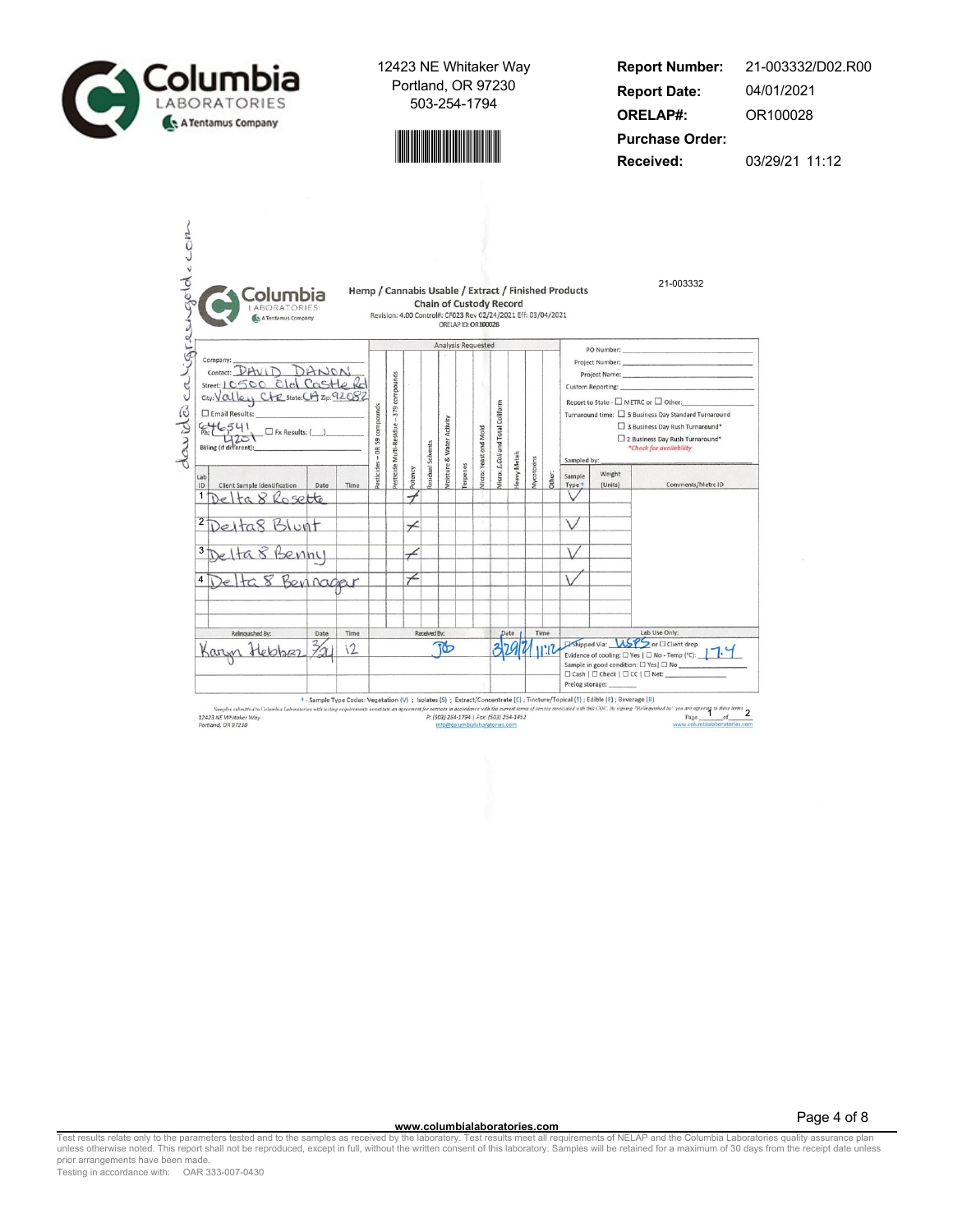Columbia A Tentamus Company

12423 NE Whitaker Way Portland, OR 97230 503-254-1794



**Report Number: Report Date: ORELAP#: Purchase Order: Received:** 21-003332/D02.R00 04/01/2021 OR100028 03/29/21 11:12

|                                                                                            | <b>Columbia Laboratories</b><br><b>Sample Receipt Form</b> |                          | Revision: 2.00 Document Control: CF015<br>Revised: 01/11/2021 Effective: 03/16/2021 |
|--------------------------------------------------------------------------------------------|------------------------------------------------------------|--------------------------|-------------------------------------------------------------------------------------|
| 21-003332<br>Job Number:                                                                   | Search Name: Electric Contract of the Search Name:         |                          |                                                                                     |
| Package/Cooler opened on (if different than received date/time) Date:                      |                                                            | Time:                    |                                                                                     |
| Received By (Initials): \\viesdam Logged in by (Initials): \\viesdam Date: 2               |                                                            |                          | 1:12                                                                                |
| Were custody seals on outside of the package/cooler?<br>1)<br>If YES, how many and where?  |                                                            | <b>YES</b><br><b>NO</b>  | (NA                                                                                 |
|                                                                                            |                                                            | YES<br><b>NO</b>         | <b>NA</b>                                                                           |
| 2) Was Chain of Custody (COC) included in the package/cooler?                              |                                                            | <b>YES</b><br><b>NO</b>  | <b>NA</b>                                                                           |
| 3) Was COC signed when relinquished and received? (time, date)?                            |                                                            | <b>YES</b><br><b>NO</b>  | <b>NA</b>                                                                           |
| 4) How was the package/cooler delivered?                                                   |                                                            |                          |                                                                                     |
| <b>UPS</b><br><b>FEDEX</b>                                                                 | CLIENT COURIER<br>OTHER:                                   |                          |                                                                                     |
| Tracking Number (written in or copy of shipping label): 955 51 40 650 5 1083 4576 10       |                                                            |                          |                                                                                     |
| 5) Was packing material used?                                                              |                                                            | <b>YES</b><br><b>NO</b>  | NA                                                                                  |
| Peanuts<br><b>Bubble Wrap</b><br>Foam Paper Other:                                         |                                                            |                          |                                                                                     |
| Was temperature upon receipt 4°C+-2°C (if appropriate)?<br>6)<br>If not, client contacted: |                                                            | YES<br><b>NO</b>         |                                                                                     |
| Proceed?                                                                                   |                                                            | YES<br><b>NO</b>         |                                                                                     |
| Was there evidence of cooling?<br>7)<br>What kind?                                         |                                                            | <b>YES</b><br><b>ATO</b> | <b>NA</b>                                                                           |
| Cooler Packs<br>Blue Ice<br>Ice                                                            | Dry Ice                                                    |                          |                                                                                     |
| 8) Were all sample containers sealed in separate plastic bags?                             |                                                            | <b>NES</b><br><b>NO</b>  | <b>NA</b>                                                                           |
| Did all sample containers arrive in good condition?<br>9)                                  |                                                            | <b>VES</b><br><b>NO</b>  | <b>NA</b>                                                                           |
| 10) Were all sample container labels complete?                                             |                                                            | (ES)<br><b>NO</b>        | NA                                                                                  |
| 11) Did all sample container labels and tags agree with the COC?                           |                                                            | YES<br><b>NO</b>         | NA                                                                                  |
| 12) Were correct sample containers used for the tests indicated?                           |                                                            | <b>YES</b><br><b>NO</b>  | ΝA                                                                                  |
| 13) Were VOA vials checked for absence of air bubbles (note if found)?                     |                                                            | <b>YES</b><br><b>NO</b>  | (NA                                                                                 |
| 14) Was a sufficient amount of sample sent in each sample container?                       |                                                            | <b>NO</b><br>YES         | <b>NA</b>                                                                           |
| 16) Sample location prior to login: R99<br>R39                                             | F44<br>Ambient Shelf<br>R44                                |                          | Cannabis Table Other:                                                               |
| Explain any discrepancies:                                                                 |                                                            |                          |                                                                                     |

Page  $2$  of  $2$ 

Page 5 of 8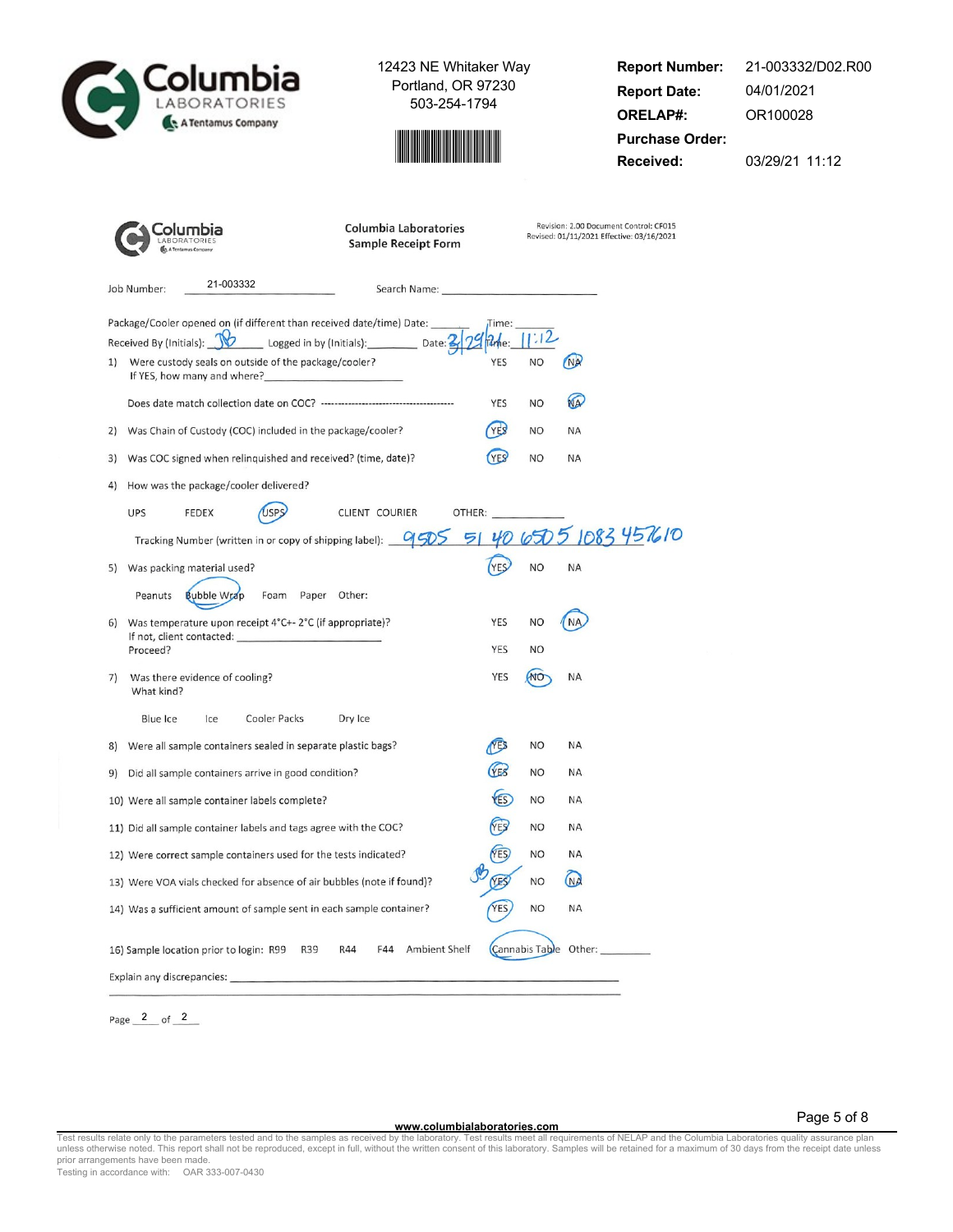



**Report Number: Report Date: ORELAP#: Purchase Order:** 21-003332/D02.R00 04/01/2021 OR100028

**Received:**

03/29/21 11:12

3 EVISION \$ ONTR LOS ' -3 EVISION%ATE &FFEC IVE %ATE

|           |                        |     |     |     | - ABORATORY 2 UAIIT SYNTROL3 ESUIS |                     |     |
|-----------|------------------------|-----|-----|-----|------------------------------------|---------------------|-----|
| $+^{n}0S$ | $\overline{7}$         |     |     |     | $#A\mathbb{I}H^*$                  |                     |     |
|           | -ABORATORY\$ONTROL4AMP |     |     |     |                                    |                     |     |
| "NALY     | 3ESULT                 | 4PI | 6NI | 3EC | -IMITS                             | <b>&amp;VALUATI</b> | /OT |
| \$#%7"    |                        |     |     |     |                                    | " Œ TABEL           |     |
| \$#%7     |                        |     |     |     |                                    | " <b>CE TRBEL</b>   |     |
| \$#%"     |                        |     |     |     |                                    | " <b>CE TRBEL</b>   |     |
| $$#($ "   |                        |     |     |     |                                    | " <b>CE TRBEL</b>   |     |
| \$#(      |                        |     |     |     |                                    | " <b>CE TRBEL</b>   |     |
| \$#%      |                        |     |     |     |                                    | " <b>CE TRBEL</b>   |     |
| 5) \$7    |                        |     |     |     |                                    | " <b>CE TRBEL</b>   |     |
| 5) \$7"   |                        |     |     |     |                                    | " <b>CE TRBEL</b>   |     |
| \$#/      |                        |     |     |     |                                    | " <b>CE TRBEL</b>   |     |
| $5)$ \$   |                        |     |     |     |                                    | " <b>CE TRBEL</b>   |     |
| $% 5)$ \$ |                        |     |     |     |                                    | " <b>CE TABEL</b>   |     |
| $$$ #-    |                        |     |     |     |                                    | " <b>CE TABEL</b>   |     |
| \$#S      |                        |     |     |     |                                    | " <b>CE TABEL</b>   |     |
| 5) $S''$  |                        |     |     |     |                                    | " <b>CE TABEL</b>   |     |
| \$#S"     |                        |     |     |     |                                    | " <b>CE TRBEL</b>   |     |

| . ETHOD LANK |        |        |       |        |                       |        |
|--------------|--------|--------|-------|--------|-----------------------|--------|
| "NALYTE      | 3ESULT | $-0.2$ | 6NITS | -IMITS | <b>&amp;VALUATION</b> | / OTES |
| \$#%7"       | $-0.2$ |        |       |        | " OE TABEL            |        |
| \$#%7        | $-02$  |        |       |        | " <b>Œ TABEL</b>      |        |
| \$#%"        | $-02$  |        |       |        | " <b>CE TRBEL</b>     |        |
| $$#($ "      | $-02$  |        |       |        | " <b>CE TRBEL</b>     |        |
| \$#(         | $-02$  |        |       |        | " Œ TABEL             |        |
| \$#%         | $-02$  |        |       |        | " <b>CE TRBEL</b>     |        |
| 5) \$7       | $-02$  |        |       |        | " <b>CE TRBEL</b>     |        |
| 5) \$7"      | $-02$  |        |       |        | " <b>CE TRBEL</b>     |        |
| \$#/         | $-02$  |        |       |        | " <b>CE TRBEL</b>     |        |
| $5)$ \$      | $-0.2$ |        |       |        | " <b>CE TRBEL</b>     |        |
| $% 5)$ \$    | $-0.2$ |        |       |        | " <b>Œ TRBEL</b>      |        |
| $$$ #-       | $-02$  |        |       |        | " <b>CE TRBEL</b>     |        |
| \$#          | $-02$  |        |       |        | " <b>CE TRBEL</b>     |        |
| $5)$ $$$ "   | $-0.2$ |        |       |        | " <b>CE TRBEL</b>     |        |
| \$#S"        | $-0.2$ |        |       |        | " OE TABEL            |        |

#### " BBREVIATONIS

/ % / O N%ETEECTE ADTO ARBOVE . 3-

 $31\%$   $3E$  ATAE 1 ERCENT%HHE ERCN

 $-$  0  $-$  IMITO 2FUAN ITATIO N

### 6 **N**T OF EASURE

1ERCENT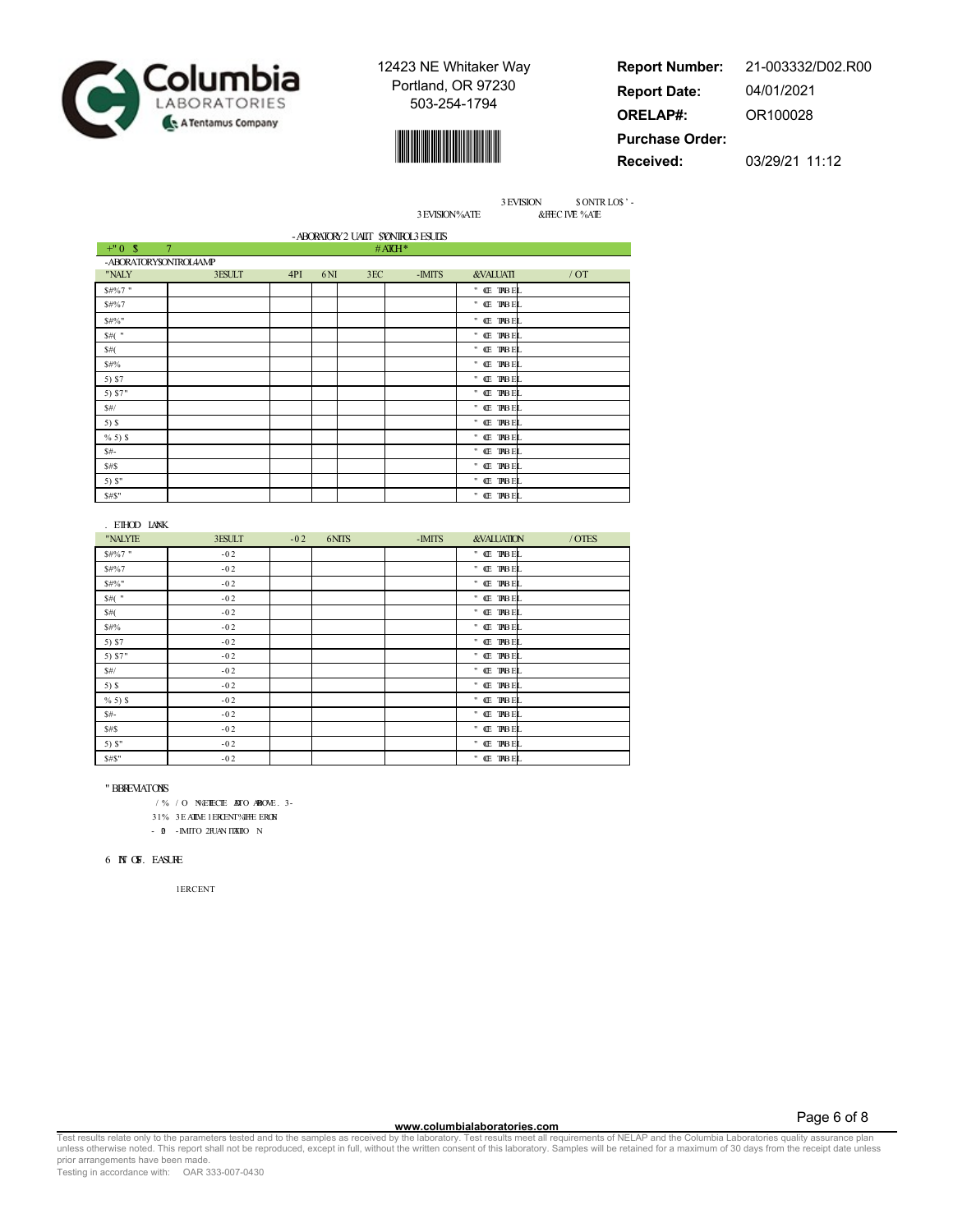



**Report Number: Report Date: ORELAP#: Purchase Order:** 21-003332/D02.R00 04/01/2021 OR100028

**Received:**

03/29/21 11:12

3 EVISION \$ ONTR LOS ' -3 EVISION%ATE &FFEC IVE %ATE

|            |                |                 |       |            | - ABORATORY 2 UAILT SYONTOL3 ESUITS |                       |        |
|------------|----------------|-----------------|-------|------------|-------------------------------------|-----------------------|--------|
| $+^{n}0S$  | $\overline{7}$ |                 |       |            | # $ATCH$ <sup>*</sup> %             |                       |        |
| 4AMPIE     | <b>UPHCATE</b> |                 |       |            | 4 AMP EL%                           |                       |        |
| "NALYTE    | 3ESULT         | ORG 3ESULT - 02 | 6NITS | 31%        | -IMITS                              | <b>&amp;VALUATION</b> | / OTES |
| \$#%7"     |                |                 |       |            |                                     | " Œ TABEL             |        |
| \$#%7      | $-02$          | $-0.2$          |       | $\prime$ " |                                     | " <b>CE TRBEL</b>     |        |
| \$#%"      |                |                 |       |            |                                     | " Œ TRBEL             |        |
| $$#($ "    |                |                 |       |            |                                     | " OE TABEL            |        |
| \$#(       |                |                 |       |            |                                     | " <b>CE TRBEL</b>     |        |
| \$#%       |                |                 |       |            |                                     | " Œ TABEL             |        |
| 5) \$7     | $-02$          | $-0.2$          |       | $/$ "      |                                     | " <b>Œ TABEL</b>      |        |
| 5) \$7"    | $-02$          | $-0.2$          |       | $/$ "      |                                     | " Œ TABEL             |        |
| \$#/       | $-02$          | $-0.2$          |       | $/$ "      |                                     | " <b>CE TABEL</b>     |        |
| $5)$ \$    | $-02$          | $-0.2$          |       | $/$ "      |                                     | " <b>CE TABEL</b>     |        |
| $% 5)$ \$  |                |                 |       |            |                                     | " <b>CE TRBEL</b>     |        |
| \$#        | $-02$          | $-0.2$          |       | $/$ "      |                                     | " <b>Œ TABE</b>       |        |
| \$#S       |                |                 |       |            |                                     | " <b>CE TRBEL</b>     |        |
| $5)$ $S''$ |                |                 |       |            |                                     | " <b>CE TABEL</b>     |        |
| \$#S"      |                |                 |       |            |                                     | " Œ TABEL             |        |

#### " BBREVIATONIS

- / % / O N%ETEECTE ADTO ARBOVE . 3-
- 31% 3E AILVE 1 ERCENT% THE ERCN
- $\,$  0  $\,$  -IMITO 2FUAN ITATIO  $\,$  N
- / " \$ALCULATION/ O "T PLICPABLE GIVENNO **N**UME ICRALRESULTS

#### $6$  **N**T OSF. EASURE

1ERCENT